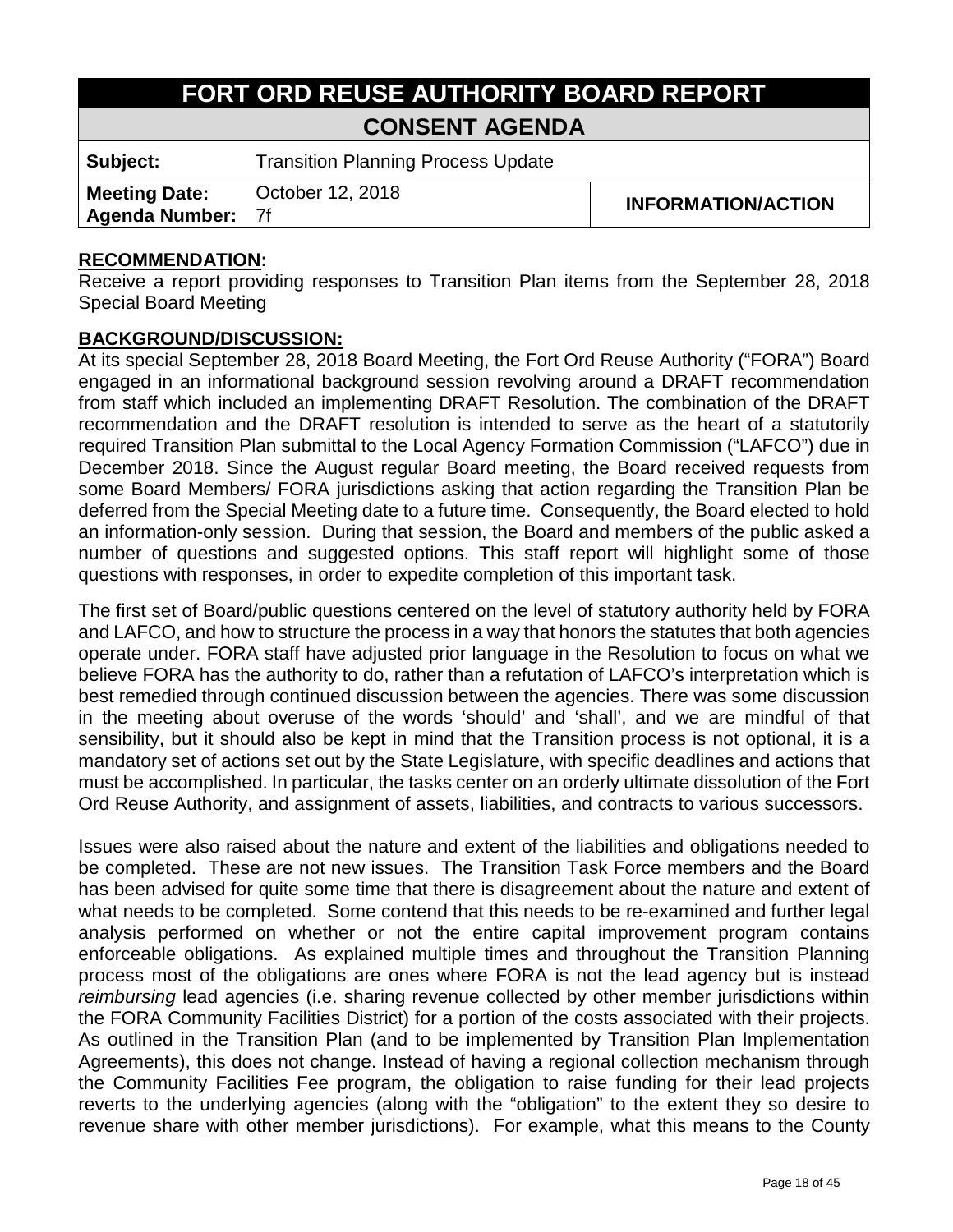with respect to the Davis Road project, is that it will have to absorb and/or figure out how to collect revenues from the other FORA member agencies (i.e. revenue sharing) in order to facilitate reimbursements it would have received from FORA. This is particularly difficult when trying to make collections from already entitled development. The only three transportation projects where FORA must assign are the ones in which FORA is the lead agency. The Transition Plan Implementation Agreement approach gives each jurisdiction which disagrees with any aspect of the plan, the opportunity to perform whatever legal analysis they wish, or enter agreements with other entities. It is not FORA, but ultimately the FORA jurisdictions, who would resolve any disagreements and bring back to the FORA Board those agreements on a set timeline.

What came out of the prior reworking of the Resolution was a staff recommended approach that appeared to receive support from most Board Members, and which also appears to satisfy the concerns of LAFCO that the FORA jurisdictions enter into a series of agreements formally implementing the Transition Plan. The basic outline of the recommendation is to approve the base Transition Plan by December 2018 as required by law, and forward it to LAFCO with a 'cascading' to do list, i.e. a listing of each agreement, purpose, parties, referred to as Transition Plan Implementing Agreements ("TPIA"), with clear deadlines and default results if any of the agreements are not completed by the desired timeframe. This approach is designed to protect the home rule rights of FORA and other jurisdictions, while respecting the will of the State Legislature to complete the transition as they envisioned. The ancillary benefit is that if successful the TPIA's would be negotiated by the jurisdictions themselves, with assistance from, but not imposed upfront by FORA, LAFCO or other parties. This approach also provides a discrete timeframe within which jurisdictions that disagree with what is perceived as an overbroad listing, of obligations or have legal objections. to have facilitated agreements with other jurisdictions. The Board's adoption of the Transition Plan would be without prejudice, to consider the facilitated agreements between the jurisdictions and potential modifications to the Transition Plan as necessitated by those agreements. Ultimately, the Board has responsibility for creating the Transition Plan.

A number of additional questions then arose regarding how to conduct these negotiations, whether or not an overarching consultant would be needed, and what the process might look like. Again, in outline form, it is noted that the time frame for the TPIA negotiations is short, they need to be concluded by March 31, 2019 for some items, and by June 30, 2020 for others. It is unlikely that a consultant could be brought online in time to complete the process of drafting multiple agreements, especially in light of reluctance of some of the parties to do so and the newly raised legal issues. Over a year ago, FORA staff contacted at least two facilitator firms in an endeavor to obtain assistance with this process and were advised that the facilitators would not be able to meet a December 2018 timeline. In addition to their own existing City Attorneys and County Counsel, each of the FORA jurisdictions have already hired various financial and legal consultants to analyze and advise on the Transition process. It is best to take advantage of that already in place brain-power. FORA could provide the venue where these discussions can take place, including the physical space, access to files and data base, availability of staff with subject matter expertise, and support staff, as well as help with scheduling and organization of required meetings. In order to meet the legislative deadlines and promote an urgency to reach timely agreements, it is suggested that the Board adopt the Transition Plan but authorize simultaneously securing a facilitative consultant as requested by the County. This facilitator would work with the jurisdictions to negotiate the agreements and understandings noted in this report. In the instance that agreements are reached that do not implement all of the "obligations" (because the parties believe them to be legally inappropriate or otherwise) as set forth by the Board approved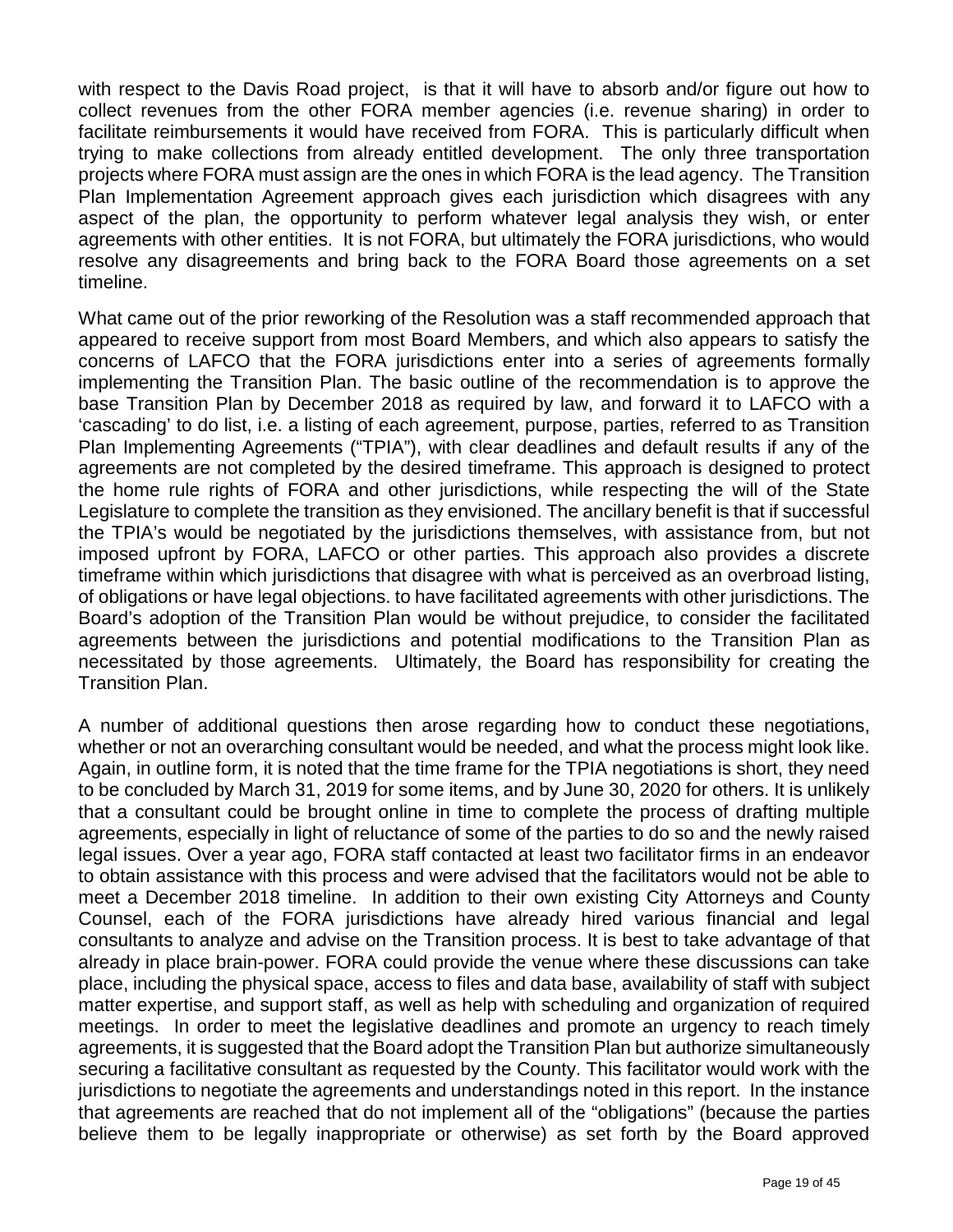Transition Plan, then those agreements should return to the Board by March 2019 for final resolution and potential revision of the Transition Plan. Another series of questions had to do with the financing mechanisms required to complete a successful transition. The key dilemma we face, is the potential loss of FORA's Community Facilities District ("CFD") fees which provide the bulk of financing for major elements of the FORA Capital Improvement Program ("CIP"), in particular Transportation (Roads and Transit), Water Augmentation, and Habitat Management/Conservation. FORA land sale and property tax revenue streams are also lost if a mechanism cannot be found to extend FORA's financing authority. This has a direct impeding effect on efforts to master finance large scale additional activities like building removal, the bulk of which was not assigned to FORA by the legislature and remains a burden to both the individual jurisdictions and economic development in general.

Staff has discussed with the Board a potential legislative fix to this problem that would take a great deal of pressure off the jurisdictions/successor agencies. The Board should explore extending FORA solely for the purpose of implementing a Board approved Transition Plan, including collecting the necessary CFD, property tax and land sale revenues, assign those revenues to specific entities including, TAMC, Habitat JPA, County-Seaside ESCA JPA, and the jurisdictions themselves, and ramp FORA down under set timeframes and as functions are transferred and agreements implemented. The continued revenue stream could then be coordinated with existing efforts by the FORA jurisdictions to create their own CFD's and financing mechanisms, and revenue sharing agreements needed to complete the physical projects, operational expenses, and the like. This effort would also be 'cascading,' if state legislation is not forthcoming, individual jurisdictions and successor agencies would continue to work on bridging the financing gap as FORA implements the default shuttering of the agency on June 30, 2020.

Finally, the Board expressed its intent to hold another Special Board Meeting in October, tentatively scheduled for October 19, 2018, where these approaches can be further discussed and harmonized. This effort is one of the more complicated government efforts that most staff and elected officials will face in their careers. It is not surprising that it would entail a certain amount of uncertainty and political disagreement, but it is not insoluble. The draft approach outlined here is meant to help the Board steer its decision making through timelines and deadlines not of their making, assuage legislative mandates of multiple agencies, while remaining cooperative and focused on solutions to specific problems. In this manner, the completion of the Reuse Plan envisioned so many years ago gets nearer to reality.

To recap prior efforts, FORA is slated to sunset **June 30, 2020**. FORA is required under State Law to submit a Transition Plan to the LAFCO no later than **December 30, 2018** to be in compliance with state law. FORA has been engaged in transition planning activities over the past three years, empaneling two Transition Task Force Committees, and one Transition Ad Hoc Committee. The FORA Board of Directors received a report outlining the first draft of the Transition Plan and background materials on June 8, 2018. On July 13, 2018, a second Board study session was held to allow the Board to deliberate policy and programmatic issues. Senator Monning attended the July 13, 2018 session and was engaged in the discussion, with particular interest in how the Transition Plan would be implemented, how policies would be enforced, and how building removal might be addressed.

At the August 13, 2018 Board meeting a draft Transition Plan Resolution was presented which covered legislative intent and findings, assignment of assets, liabilities, obligations and schedule. Since the August 13, 2018 Board meeting, FORA held or participated in the following meetings:

• On August 23 and 24, FORA staff attended the County's Fort Ord subcommittee.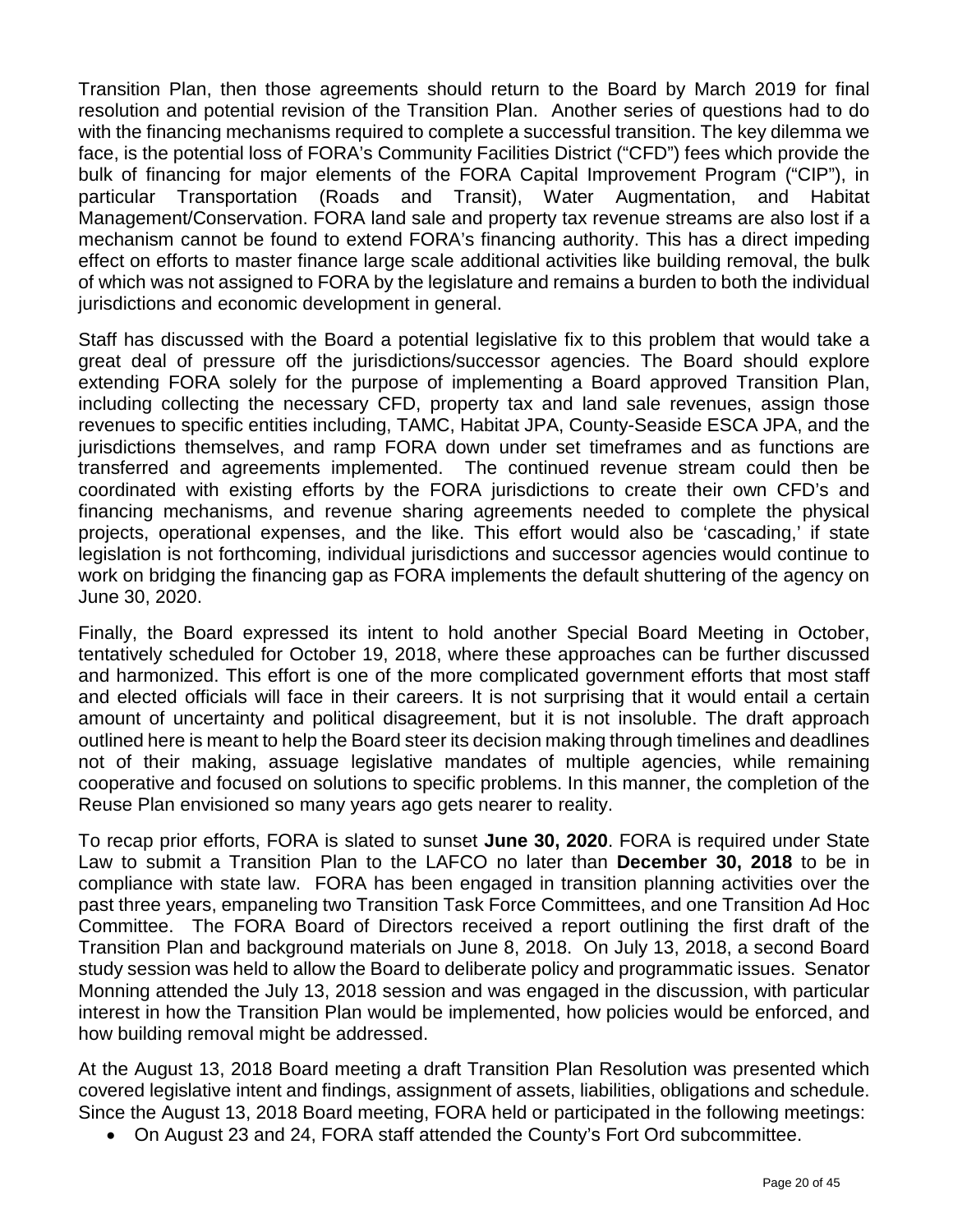- On August 27, 2018, FORA staff attended the LAFCO presentation to its Board.
- On August 31, 2018, FORA staff made a workshop presentation to the City of Monterey. The City of Monterey held another session on September 19, 2018 and October 2 and will further consider the Transition Plan on October 16<sup>th</sup>.
- On August 15, 2018, FORA staff met with the City Manager of Marina who requested that FORA prepare and share a map which identifies locations of FORA lands), and where CFD fees have been collected.
- The County Board of Supervisors held a workshop on September 11, 2018 and held subcommittee and Board meetings on September 24 and 25, respectively.
- The Board of Supervisors also held a meeting on October 2, 2018.
- The City of Seaside considered Transition Plan issues on September 20, 2018.
- The City of Marina considered and transmitted a Resolution on Transition Plan/Dissolution issues on September 25, 2018 and provided copies of that resolution to the FORA Board

In addition, FORA staff has fielded numerous phone calls from consultants and staff from the jurisdictions. A table which compiles jurisdictional reports and materials can be accessed through this link: <https://www.fora.org/Transitiontaskforce.html>**.** 

As discussed above, there were multiple examples of how the Transition Plan could be implemented without resorting to the General Fund of an agency and how the implementing agreements may be negotiated and returned to the FOR A Board, if modifications to the Transition Plan are required. Accordingly, staff is recommending the following next steps:

- 1. October 19, 2018: Approve the Transition Plan (DRAFT) and authorize retention of a facilitator to work on Transition Plan Implementation Agreements (and if a corresponding amendment to the Transition Plan is required to return to the Board with the Agreements) no later than March 2019;
- 2. Transmit the Transition Plan to LAFCO with the caveat that the member agencies are working on Implementation Agreements which may modify the Transition Plan and to hold off on final action until after March 2019;
- 3. Direct staff to continue work with TAMC, MST and MCWD on regional transportation and water issues.

#### **FISCAL IMPACT:**

Reviewed by FORA Controller \_\_\_\_\_

#### **COORDINATION:**

County of Monterey, LAFCO, TAMC, Cities of Seaside, Monterey, Del Rey Oaks, Marina and Salinas.

# **ATTACHMENTS:**

Attachment A: Revised Draft Transition Plan Resolution *(includes minor revisions by Authority Counsel)* [Exhibit A:to Attachment A: Contract Assignment Chart](https://www.fora.org/Board/2018/Packet/Additional/092818_item8e_AttachmentC_Contract_Summaries.pdf)

Prepared by Sheri L. Damon

Reviewed by

Approved by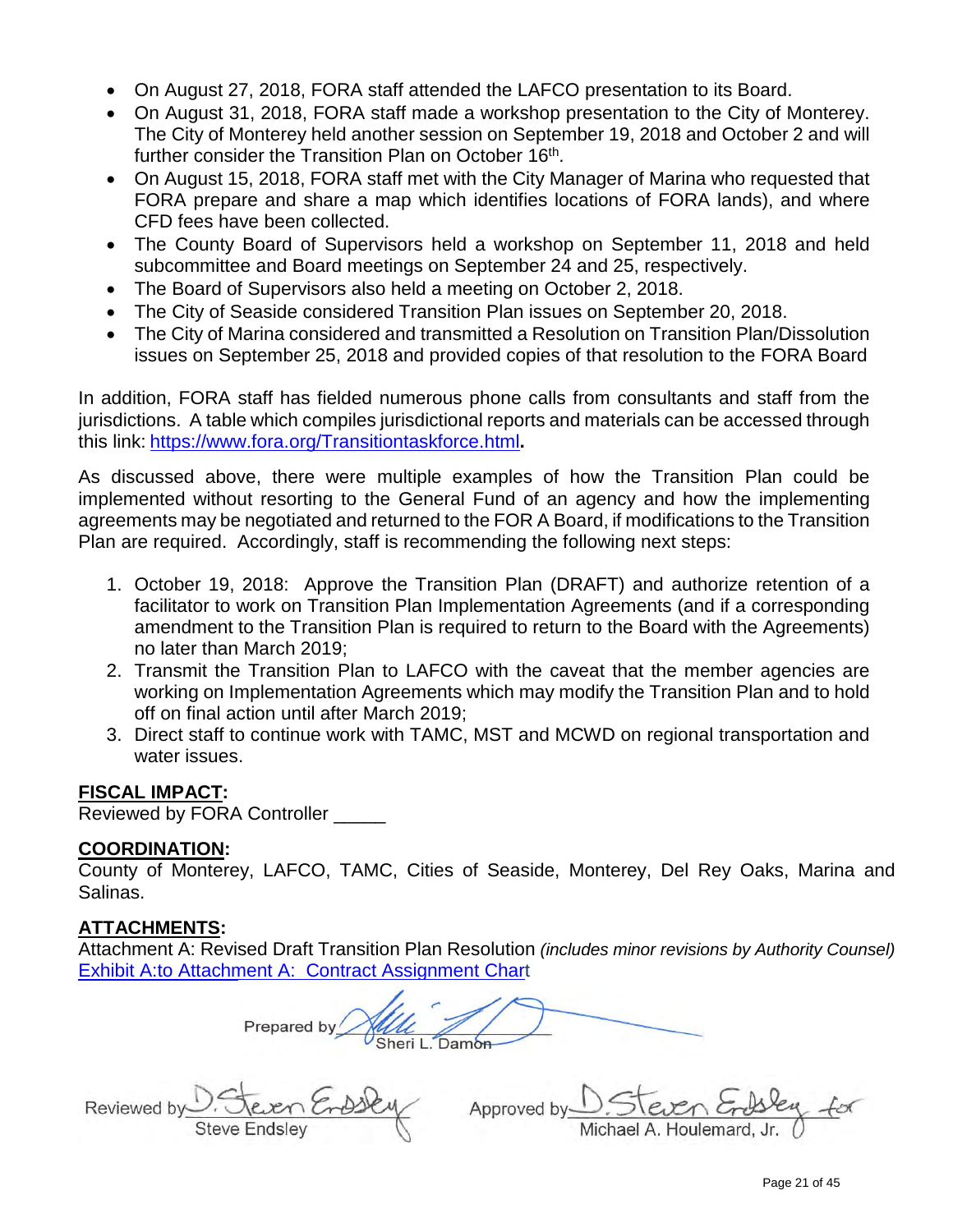# **FORT ORD REUSE AUTHORITY RESOLUTION NO. 18-xx**

*A RESOLUTION OF THE GOVERNING BODY OF THE FORT ORD REUSE AUTHORITY Adopting a Transition Plan*

THIS RESOLUTION is adopted with reference to the following facts and circumstances:

- A. In 1991, the Secretary of Defense announced the proposed downsizing of the United States Army Fort Ord Military Reservation under the Base Realignment and Closure Act. The United States Army (the "Army") moved the 7<sup>th</sup> Infantry Division - Light to Fort Lewis Washington over the following two years. Regional communities lost significant economic, social, and cultural contributions that had been associated with the military presence.
- B. After the announcement but prior to the implementation of the base downsizing/closure, the regional political leadership formed a Fort Ord Community Task Force ("Task Force") which was asked to develop recommendations for moving forward with a recovery effort.
- C. In October 1992, the Fort Ord Reuse Group ("FORG") was formed/organized by local governments and potential property recipients to initiate former Fort Ord recovery planning - predicated upon the June 1992 Fort Ord Task Force Strategy Report. An initial and revised plan were considered and adopted by FORG in 1993. Those early planning efforts recognized the significant costs associated with the implementation of any plan and sustained the regional and basewide approaches that were inherent in the Task Force conclusions.
- D. The Fort Ord Reuse Authority ("FORA") was established in 1994 by state legislation (Government Code sections 67650 and following, the "FORA Act") and when the member jurisdictions adopted resolutions favoring the establishment of the authority in accordance with Government Code section 67656. FORA's primary legislative directive is to plan, facilitate, and manage the transfer of former Fort Ord property from the Army to the local jurisdictions or their designee(s).
- E. FORA, under FORA Act authority, adopted a Fort Ord Base Reuse Plan (the "Reuse Plan") on June 13, 1997, which identified (1) environmental actions required to mitigate development and redevelopment of the former Fort Ord (the "Basewide Mitigation Measures") and (2) infrastructure and related costs necessary to accommodate development and redevelopment of the former Fort Ord (the "Basewide Costs"). As a part of that approval, the Board certified an Environmental Impact Report and adopted a Statement of Overriding Considerations after making the following findings:
	- The Reuse Plan will provide for an improved and diversified retail and industrial economy and market that will generate employment and create financial stability;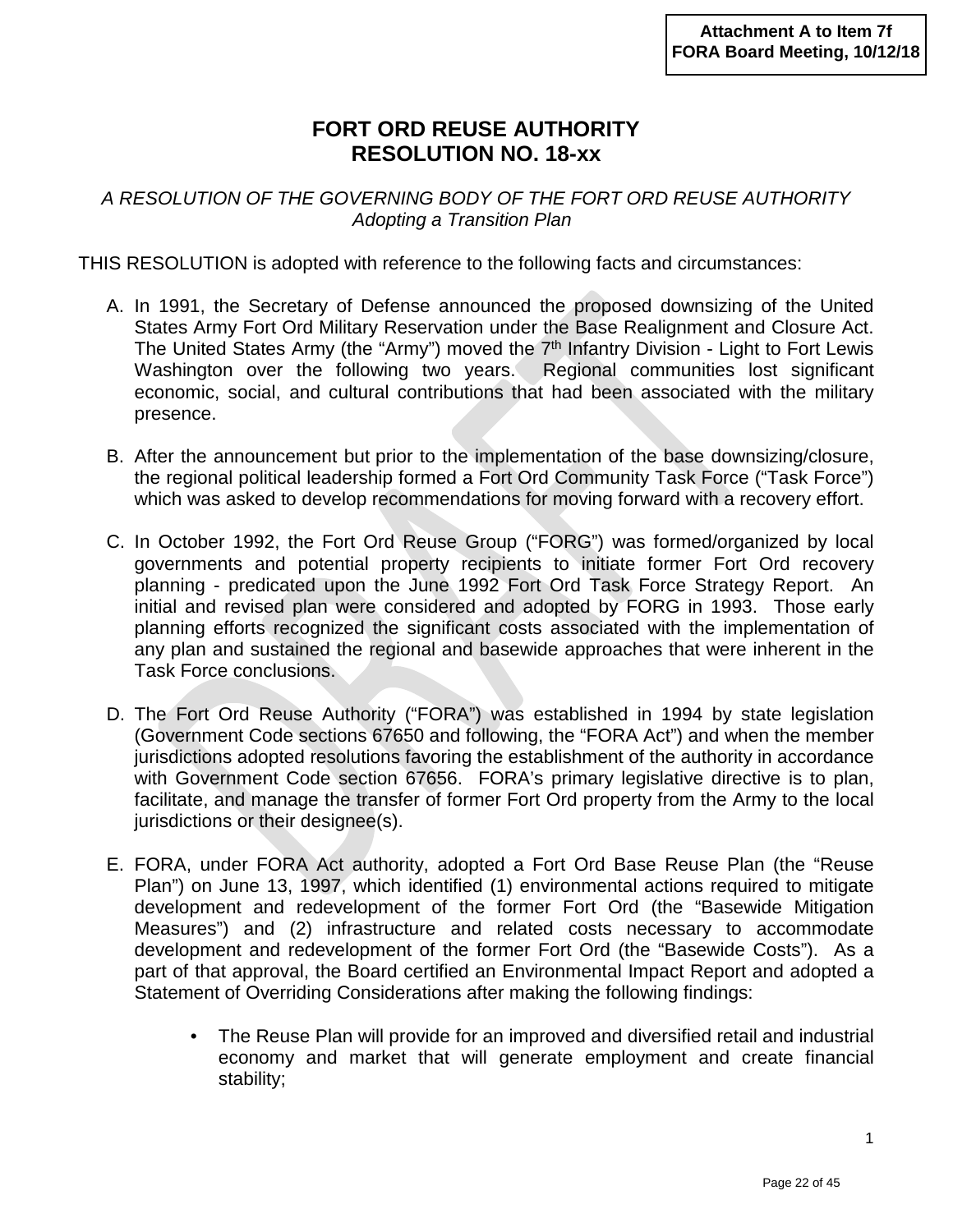- The Reuse Plan will provide moderate and upscale housing which will provide more affluent residents to the Cities of Seaside ("Seaside") and Marina ("Marina"), thereby creating a housing stock with higher income families in these communities with larger disposable incomes;
- The Reuse Plan will provide additional tourist support facilities in Seaside and Marina, thereby contributing additional employment opportunities;
- The Reuse Plan will encourage and prioritize the development of projects that are regional in scale, thereby creating additional destination points on the Monterey Peninsula, and thereby enhancing the local economy;
- The Reuse Plan provides for the creation of various additional recreational facilities and open space that will enhance the quality of life for not only the residents of Seaside and Marina but all of the residents of the Peninsula;
- The Reuse Plan will attract and assist in retaining a pool of professional workers for the Peninsula;
- The Reuse Plan will assist in ensuring that the overall economic recovery of the Peninsula benefits the Cities of Del Rey Oaks ("DRO"), Monterey ("Monterey"), Seaside, Marina, and the unincorporated areas of the County of Monterey ("County") in the vicinity of Fort Ord;
- The Reuse Plan will provide for additional and needed senior housing opportunities;
- The Reuse Plan will assist the communities of Seaside and Marina in the transition of their respective community images from dependent, military base extensions with transient military personnel to vital, independent, and selfactuated communities populated with permanent residents with long-term interests in the well-being of their respective communities; and
- The Reuse Plan will encourage development that will enhance the continued viability of California State University at Monterey Bay and the open space areas retained by the federal government through the Bureau of Land Management and conveyed to the California Department of Parks and Recreation.
- F. FORA is obligated either by the California Environmental Quality Act, the Reuse Plan and/or the FORA Act to implement the Basewide Mitigation Measures and incur the Basewide Costs. To carry out such obligations, FORA arranged for a public financing mechanism to apply to all former Fort Ord properties.
- G. In the Reuse Plan, FORA identified land sale and lease (or "property based") revenues, FORA's share of Fort Ord property taxes, and basewide assessments or development fees, as the primary sources of funding to implement the Basewide Mitigation Measures and to pay the Basewide Costs.
- H. To implement its obligations under the FORA Act and transition the base as quickly as possible, FORA sought funding, entered into multiple agreements with local, state, and federal entities, established community facilities district ("CFD") special taxes and a Capital Improvement Program ("CIP"). The Reuse Plan carries a series of mitigative project obligations which were defined in Appendix B of the Public Facilities Implementation Plan ("PFIP"). The PFIP served as the baseline CIP for the Reuse Plan.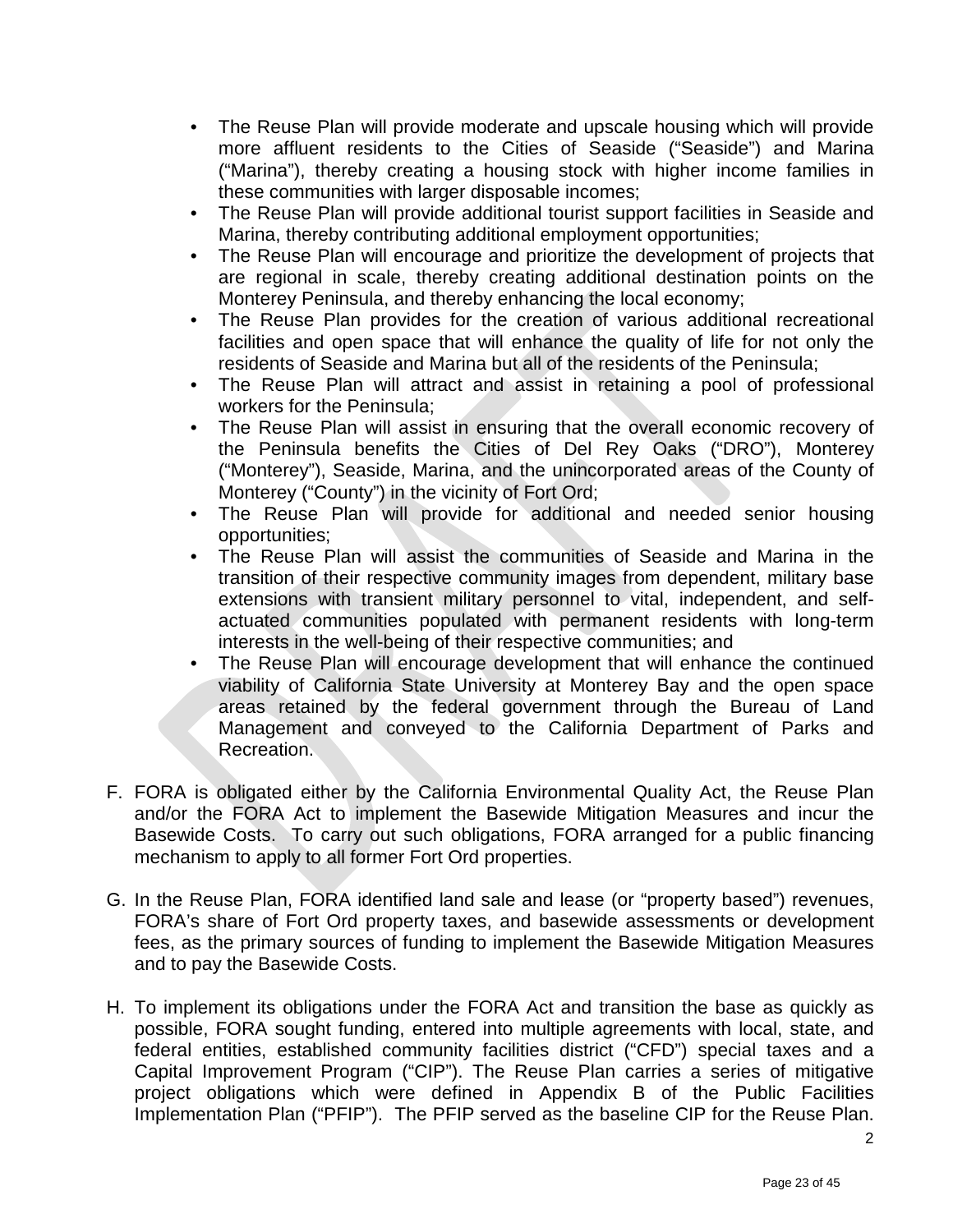The CIP was adopted in 2001 and is reviewed on an annual basis. It is estimated that the expenses identified in the 2018-19 CIP will be approximately \$194.5M after 2020.

- I. On or about June 7, 2000, FORA entered into a Memorandum of Agreement (MOA) for the No-Cost Economic Development Conveyance ("EDC") of former Fort Ord Lands. This document was recorded on June 23, 2000 at Series No. 2000040124 in Monterey County records. The MOA provided the vehicle for the Army to transfer property to FORA without monetary consideration. A condition of the land transfer was that any proceeds from the subsequent sale or lease of the transferred land must be applied to the economic development of the former Fort Ord.
- J. In 2001, each underlying land use jurisdiction and FORA entered into an Implementation Agreement or other agreement to provide for orderly transfer of EDC property and the allocation of a fair and equitable share of Basewide Costs and Basewide Mitigation Measures. The Army required that water be allocated in a fair and equitable manner among all property recipients and each Implementation Agreement requires compliance with FORA water allocations. It is intended that these contracts be addressed through Transition Plan Agreements to be entered into with the recipients of EDC property for the mutual benefit of the Monterey Bay region and all successors in interest to FORA.
- K. On or about 2001, FORA established a Community Facilities District ("CFD"), which collects a special tax on all properties to be developed, due and payable on issuance of a building permit for the property and adjusted annually. The CFD special taxes are structured to promote business/job generating uses on the base. Unless assigned or modified as part of the transition process, when FORA sunsets the CFD special taxes may no longer be collected. If the CFD special taxes are replaced with a nexus fee, it is likely that there will be a shift of the tax burden resulting in job generating uses paying a greater share and housing paying a lesser share than under the current system. Other forms of replacement fees may also be imposed on future development.
- L. The Comprehensive Environmental Response, Compensation and Liability Act ("CERCLA") applies to the entire Fort Ord base closure. The Army is obligated to remediate the former Fort Ord by state and Federal law, including the removal of munitions and explosives. The timeline for the Army cleanup was based in part upon the contingent nature of funding and Department of Defense priorities for funds. Accordingly, in order to receive the properties early and facilitate an orderly and timely remediation of former Fort Ord lands, the Army and FORA entered into an early transfer agreement. Through a series of agreements between Army, FORA, Environmental Protection Agency, and Department of Toxic Substance Control, remediation of munitions and explosives on the former Fort Ord has proceeded. The remediation obligations will not be completed before the currently scheduled dissolution of FORA.
- M. The FORA Board wishes to continue orderly reuse, arrange for the orderly transition of FORA's assets, liabilities, pledges, and obligations, and provide for the payment and satisfaction of the Basewide Costs and Basewide Mitigation Measures.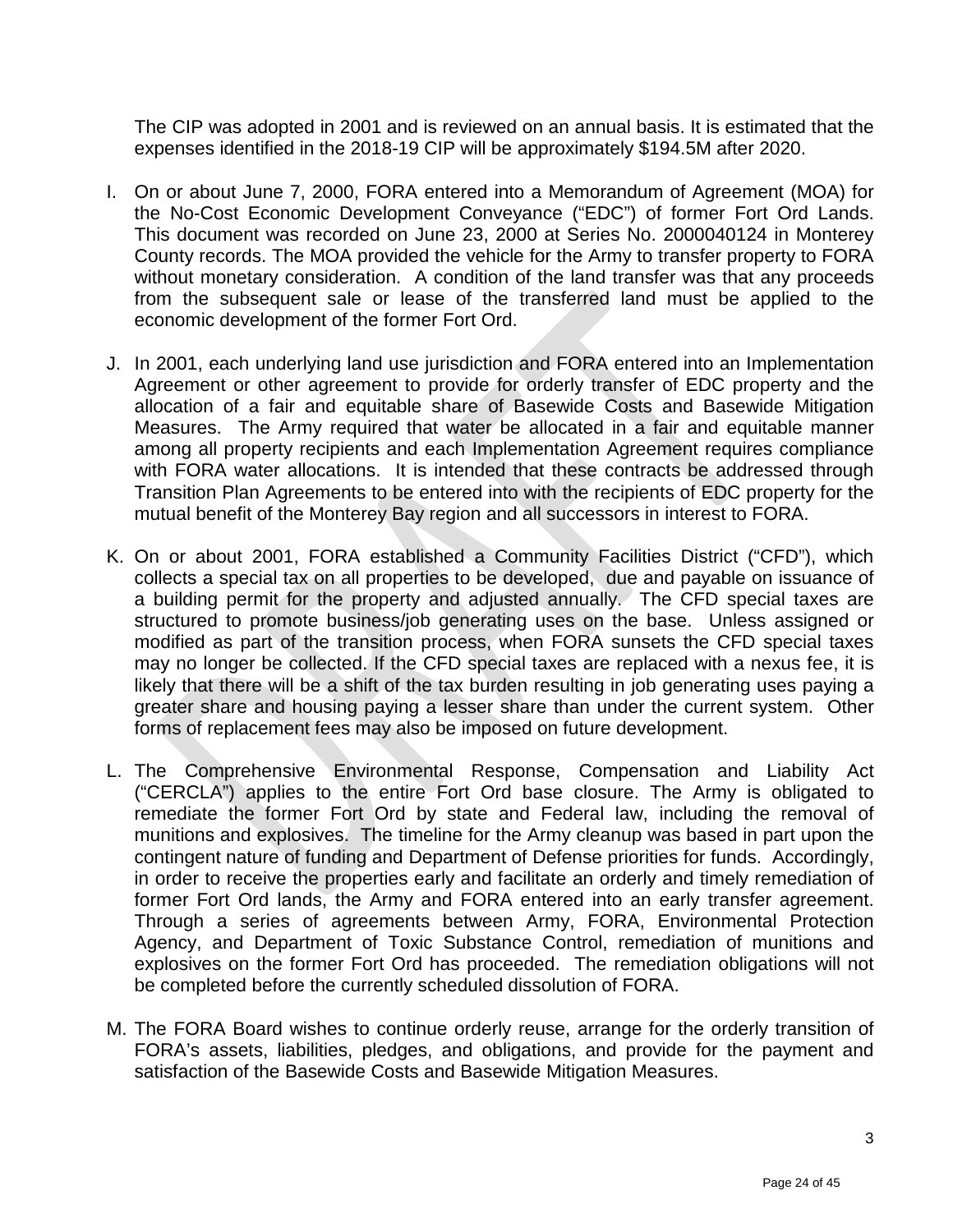N. Government Code section 67700 requires that FORA sunset when eighty percent (80%) of the base has been reused or on June 30, 2020, whichever first occurs, and that FORA Board approve and submit a Transition Plan to the Local Agency Formation Commission ("LAFCO") on or before December 30, 2018 or eighteen months prior to the anticpated expiration of FORA, whichever first occurs. The Transition Plan shall assign assets and liabilities, designate responsible successor agencies and provide a schedule of remaining obligations.

WITH REFERENCE TO THE FACTS RECITED ABOVE, the Board hereby makes the following findings:

#### Section 1. Basewide Costs and Basewide Mitigation Measures:

The Board hereby finds that all the projects contained in the CIP are Basewide Costs and/or Basewide Mitigation Measures and are required to be addressed as assets, liabilities or obligations pursuant to Government Code section 67700 by this Transition Plan.

The Board further finds that the CFD funding mechanism provides the best vehicle to ensure long term revenue generation and revenue sharing to complete the projects contained in the CIP and should be extended at a minimum, until all CFD special taxes have been collected from already entitled development. Unless assigned or modified as part of the transition process, the CFD will expire by its own provision when FORA sunsets. The Board makes this finding knowing that imposing new financing mechanisms on already entitled development creates risk of loss to the Monterey County region of approximately \$72 million dollars toward completing the remaining Basewide Mitigation Measures. The Board further finds that shifting revenue generation from a Mello Roos special tax to a nexus based system will shift costs to economic job generating land uses, such as retail, industrial and commercial uses.

The Board further finds that the Implementation Agreements with the Cities of Marina, Seaside, Monterey, and Del Rey Oaks and the County all require that they continue to fund the base reuse until all Basewide Costs and Basewide Mitigation Measures have been retired. Accordingly, the Board assigns all its rights in each Implementation Agreement to its successor who is responsible to complete the projects in the CIP. Each Implementation Agreement requires each jurisdiction to generate revenues according to the following formula as its fair and equitable share of Basewide Costs and Basewide Mitigation Measures: 50% land sales or lease revenues, plus the CFD or development fee, plus the property tax revenues to be received by FORA.

Pursuant to the authority granted by the legislature in Government Code 67700(b), the Board hereby designates all projects identified in the CIP as obligations required to be assigned by this Transition Plan in accordance with the formulas set forth in the Implementation Agreements and as the schedule of implementing those obligations.

The Board further finds that this Transition Plan may be implemented through Transition Plan Implementation Agreements (TPIA) with all agencies affected by this Transition Plan. All TPIA shall address how each underlying jurisdiction will generate revenues to meet its obligations as assigned herein, revenue sharing provisions between those that will generate revenues and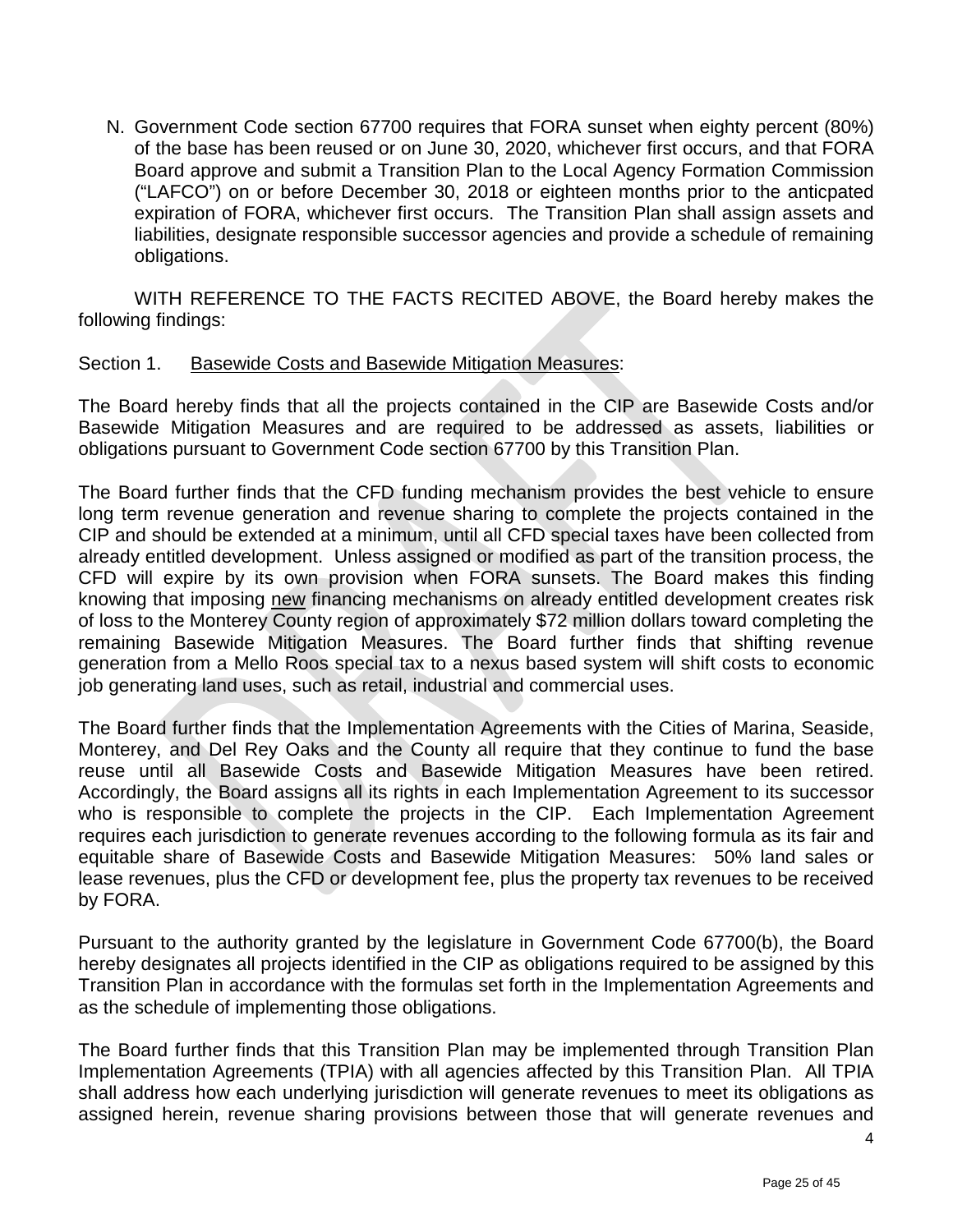those implementing CIP projects and such other matters as required to implement this Transition Plan and a schedule of when the receiving jurisdiction will complete said actions.

The Board strongly encourages all underlying jurisdictions with future prospective development to form Community Facilities Districts (or other replacement mechanisms) to replace the revenues which would have been raised by the CFD. Additionally, the Board encourages member jurisdictions to include in documents about future projects, language which will obligate future development projects to pay a CFD fee (or equivalent replacement fees).

In the absence of fully executed TPIA, all revenues required to be contributed pursuant to the Implementation Agreements shall be paid into a fund/escrow account established for the purpose of sharing revenues. A TPIA may identify a jurisdiction or entity which will manage said account, which shall be done on a reimbursement basis pursuant to the 2020 CIP adopted by FORA.

#### **Section 2. Assignment of assets/liabilities/obligations:**

FORA has two types of assets/liabilities/obligations: **administrative** assets, liabilities and obligations (e.g. CalPERS, administrative costs not flowing from the ownership, control, management or transfer of real property) and **real property related** assets, liabilities and obligations (Basewide Mitigation Measures, Basewide Costs, ESCA and other contractual obligations). Each type of asset/liability/obligation must be accounted for and assigned as a part of the transition process.

In general, administrative liabilities and obligations will be assigned to member jurisdictions in conformity with the voting percentage in FORA held by each as outlined below and each voting member shall be deemed a successor to FORA in the percentages as outlined below. **Voting Percentage**

| City of Monterey 1/13         | 7.69%  |
|-------------------------------|--------|
| City of Marina 2/13           | 15.38% |
| City of Del Rey Oaks 1/13     | 7.69%  |
| City of Monterey 1/13         | 7.69%  |
| County of Monterey 3/13       | 23.1%  |
| City of Pacific Grove 1/13    | 7.69%  |
| City of Carmel-by-the-Sea1/13 | 7.69%  |
| City of Sand City 1/13        | 7.69%  |
| City of Seaside 2/13          | 15.38% |
|                               | 100%   |

Unless otherwise specified, real property related assets, liabilities and obligations shall be assigned to the underlying jurisdiction, unless there are agreements changing that allocation. For real property related assets, liabilities and obligations, unless otherwise specified each identified underlying jurisdiction shall be deemed FORA's successor entity for that obligation.

#### **Contractual Obligations**.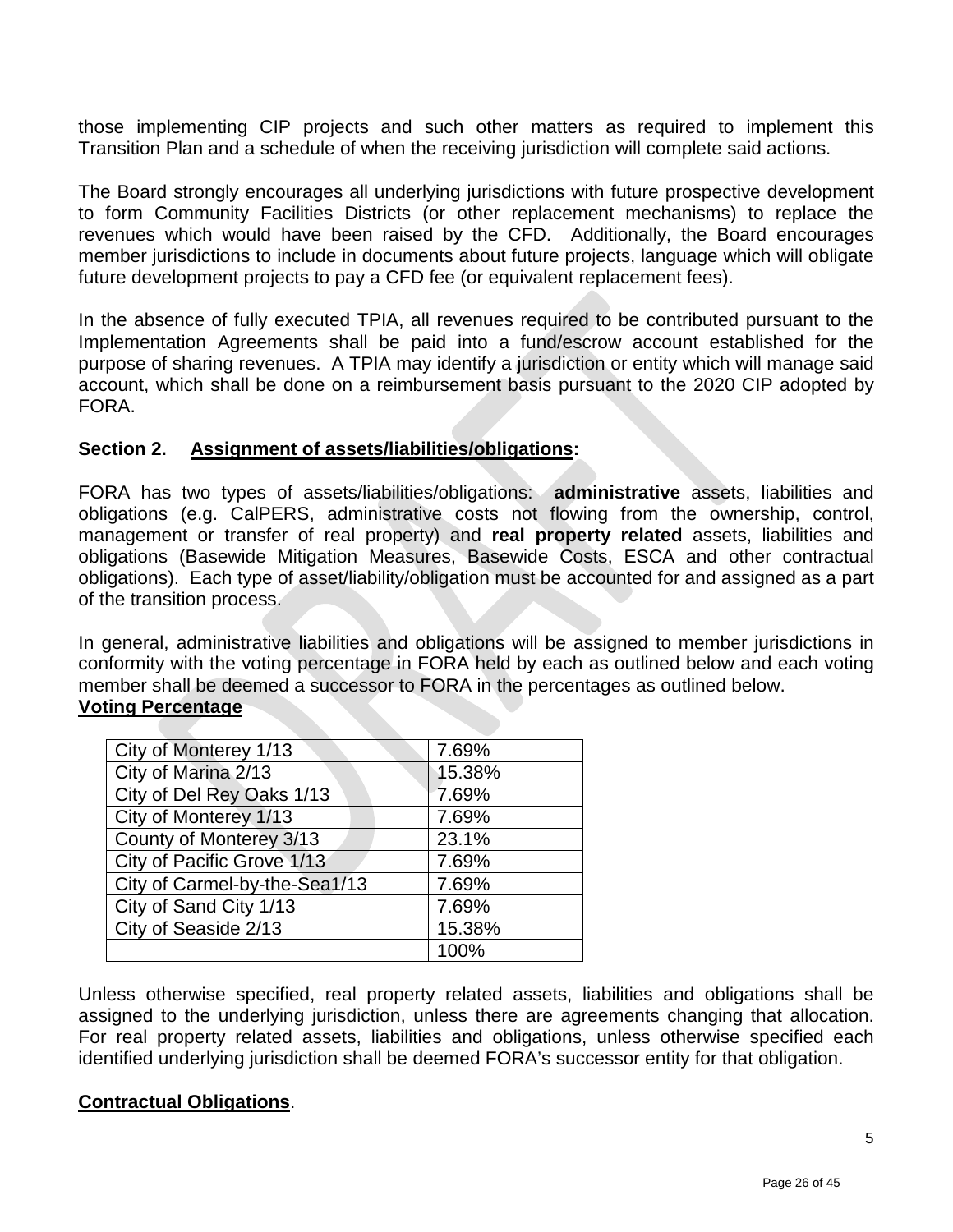FORA's outstanding contractual obligations are reflected on the attached Exhibit A. These contractual obligations are hereby assigned in accordance with Exhibit A. The TPIA shall address how each agency intends to comply with such assignments.

**Assets**. FORA has multiple assets, the most significant of which are identified below. These assets shall be transferred to the corresponding entity, in proportion to the obligation.

**Section 115 Trust:** To be used only for retirement purposes. Currently the Section 115 Trust is returning over 2%. The fund will be transferred to the California Public Employees' Retirement System upon FORA's sunset or as otherwise set forth in a TPIA to minimize future jurisdictional liability and maximize the Trust benefits.

**Reserve Funds**. FORA currently has funds identified for retirement and other purposes. Those funds shall be reviewed in 2020, allocations made and distributed in accordance with the approved FORA budget for that year.

**Habitat Conservation Funds**. Estimated to be approximately \$21M on June 30, 2020, any amounts accumulated by that date shall be transferred to the HCP Cooperative, if it has been established; or if no HCP Cooperative or alternative joint powers authority for basewide habitat management issues is by then in existence, then such funds shall be transferred to the County in trust for individual basewide habitat management and future development take permits, as more fully developed in the 2020 CIP.

**Indemnification/Litigation Funds**. To the extent required, indemnification funds shall be managed pursuant to a contract with the Monterey County Local Agency Formation Commission ("LAFCO"). If there is no need for the indemnification funds, said funds shall "roll over" into a litigation fund for any post-FORA sunset litigation costs. Upon conclusion of any litigation in which FORA is either the named Petitioner or Respondent, any funds remaining in the indemnification fund or litigation fund shall be disbursed to all the member jurisdictions in proportion to their voting percentages in FORA as outlined above.

**Capital Improvement Funds**. All CFD special taxes collected prior to FORA's sunset shall first be directed to completing in progress construction projects, such as South Boundary Road as identified in the 2019-2020 or final year CIP. Funds shall be transferred to the jurisdiction completing construction, which in general shall be completed by the jurisdiction in which the majority of the project is situated.

**ESCA Reimbursement Agreement**. Estimated to be \$6.8M in potential reimbursement. Said Reimbursement Agreement shall be transferred to either the County or Seaside, which shall be deemed the FORA successor agency and accepted by the Army as successor to the ESCA contract. The County and/or Seaside TPIA shall address succession by one or both of these entities.

**Miscellaneous Plant/Facilities**.FORA has office furniture and equipment which shall be disposed of within two (2) months of FORA's sunset in accordance with any applicable rules or requirements for the disposal of surplus property by a California public entity. Any proceeds shall first be directed to any shortfall in administrative liabilities. Once all administrative liabilities have been fully satisfied, any remaining funds shall be directed into the CIP toward any project in which FORA is the lead that is then under construction first, and any funds remaining thereafter shall be directed next to other projects in the CIP.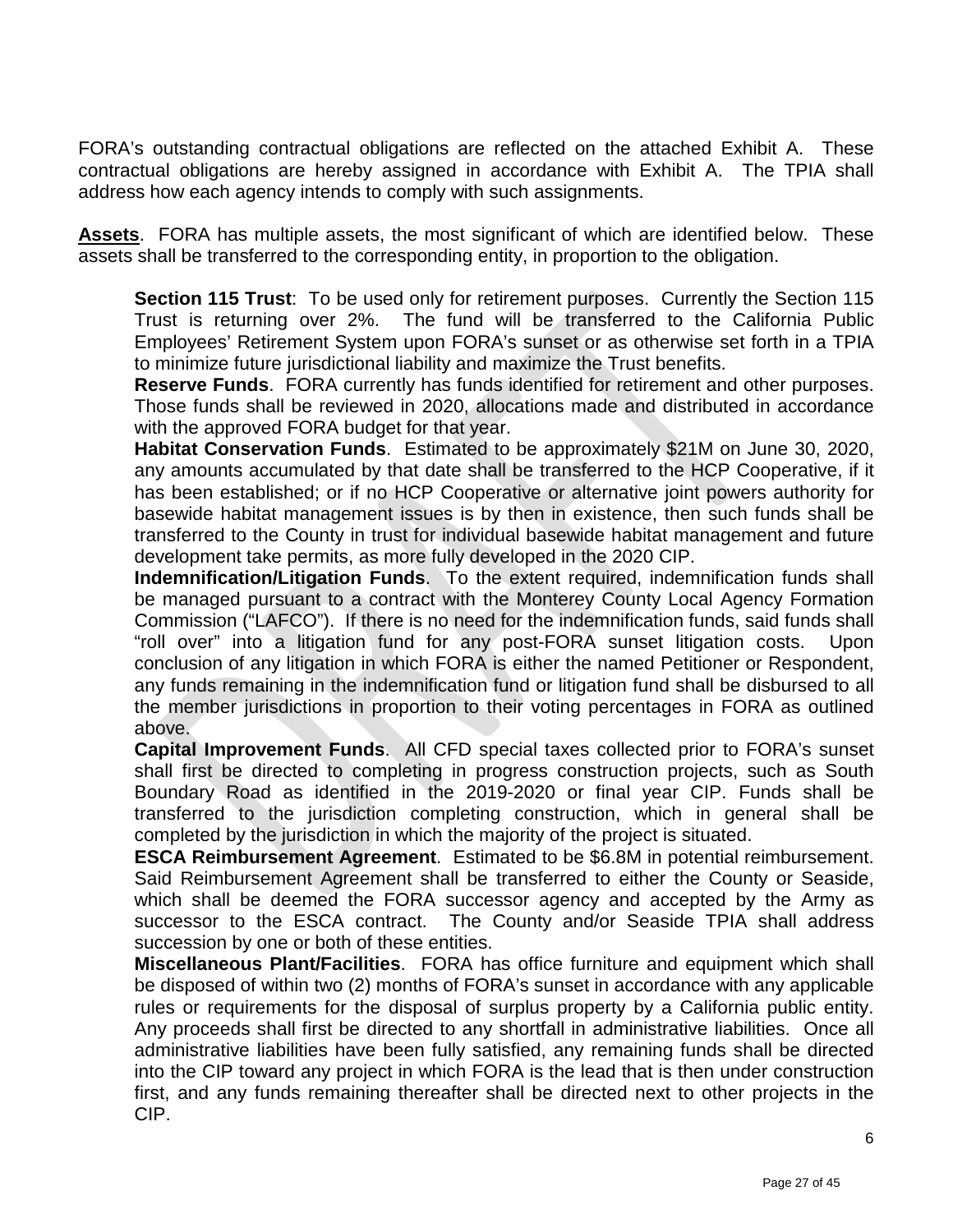# **After Discovered Items:**

To the extent that any contractual obligation is discovered during the LAFCO review and/or implementation of this Transition Plan or a TPIA, those contractual obligations shall be assigned as follows:

- If the obligation is related to underlying use of real property, it shall be assigned to the underlying land use jurisdiction.
- If the obligation is an administrative liability/obligation it shall be proportionately assigned to the member jurisdictions in conformity with their voting percentages in FORA as outlined above.

#### Section 3. Transition Plan Subject matters:

- A. **Habitat**. The Board hereby finds that integrated basewide habitat protection is best funded by the CFD special taxes. The Board has identified and set aside approximately 30.2% of collected CFD special taxes to be put toward a basewide habitat management and conservation plan. Once a joint powers authority (JPA) is formed for the purposes of basewide habitat management and conservation, the habitat management and conservation obligations shall be assigned/transferred to that entity. If the CFD special taxes are continued, they shall continue to be used to fund basewide habitat conservation and management of habitat in perpetuity. The attendant funds on hand at FORA's sunset shall be provided to the JPA to be held in trust solely for the purposes of long term management of habitat management areas and assistance for other projects requiring site specific habitat conservation plans and take permits. If no JPA is formed, then long term habitat management shall be borne by the underlying land use jurisdictions. Prior to FORA's sunset, the Board shall review the basewide habitat funding policies to determine whether those funds shall be transferred/provided to underlying jurisdictions at FORA's sunset or allocated to other basewide costs and mitigation measures. FORA's 2018-19 CIP projects that \$45,161,654 will remain to be funded for the Fort Ord Habitat Conservation Plan (HCP) after June 30, 2020. As part of this Transition Plan, FORA assigns this cost in the following manner based on projected CFD special taxes to be collected on former Fort Ord: \$20,142,098 (44.6% of the cost) to the City of Marina, \$9,890,402 (21.9%) to City of Seaside, \$7,587,158 (16.8%) to City of Del Rey Oaks, \$4,516,165 (10%) to County of Monterey, \$2,935,508 (6.5%) to University of California, and \$90,323 (0.2%) to City of Monterey. These assignments shall be addressed in the TPIA to be executed by all members and/or ex officio members affected by this Transition Plan.
- B. **Transportation**. The Board hereby finds that completion of the on-base Fort Ord Transportation Network projects that have been identified in the CIP are essential to the long term success of the economic recovery of the reuse. The Board further finds that extension of the CFD special taxes for the purpose of revenue generation and revenue sharing would be the best long term way to collect and share revenues to fund the transportation network for the on-site and off-site projects and the regional projects to the extent that a replacement regional transportation fee may not be imposed on already

7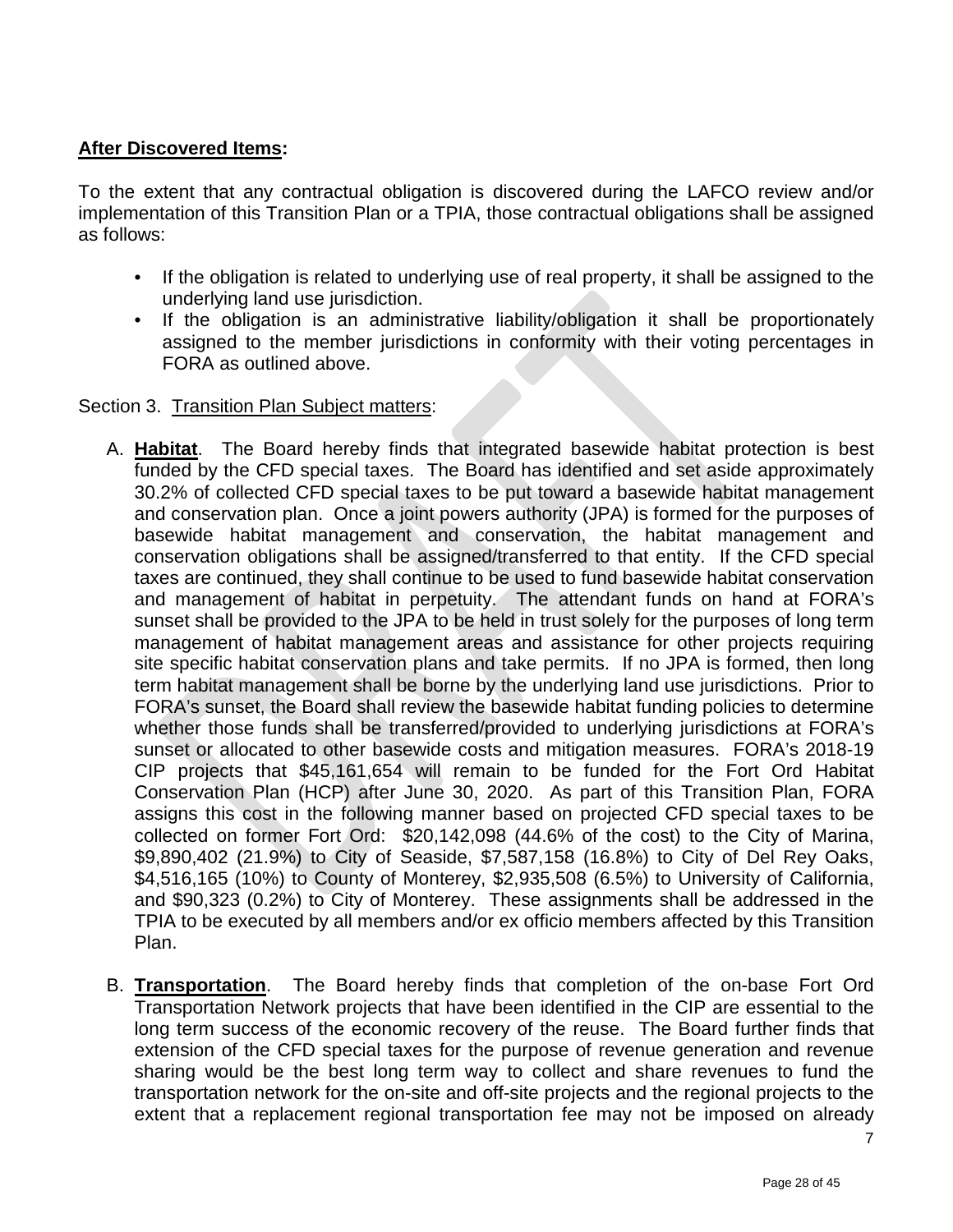approved development projects. For all of those projects in which FORA is not the designated lead agency and that have not been completed, the responsibility to generate and/or collect revenues from the other member agencies and complete construction will rest with the lead agency. For those projects in which FORA is the lead agency and have not yet been completed, the Board assigns those projects to the underlying jurisdiction in which the majority of the project is situated, to be FORA's successor, to generate and/or collect revenues and complete construction in accordance with the schedule set forth in the 2020 CIP, unless otherwise addressed in a TPIA. FORA's 2018-19 CIP projects that \$132,346,818 will remain to be funded for FORA's share of the transportation network for on-site, off-site, regional, and transit improvements after June 30, 2020. As part of its Transition Plan, FORA assigns this cost in the following manner based on projected CFD special taxes to be collected on the former Fort Ord: \$59,026,681 (44.6% of the cost) to the City of Marina, \$28,983,953 (21.9%) to City of Seaside, \$22,234,265 (16.8%) to City of Del Rey Oaks, \$13,234,682 (10%) to County of Monterey, \$8,602,543 (6.5%) to University of California, and \$264,694 (0.2%) to City of Monterey.

- C. **Environmental Services**. The Board hereby finds that the long term stewardship obligations and related monitoring activities identified by the Army for its munitions removal obligations are crucial to the future success of the recovery program. The Board further finds that the current full time staffing of the Environmental Services Cooperative Agreement ("ESCA") must be continued and sustained either by an extension of a modified FORA through the anticipated termination of the ESCA in 2028 or by assignment to the County or Seaside upon the dissolution of FORA. The funding associated with the performance of the terms of the ESCA shall be addressed in the TPIA.
- D. **Building Removal**. The Board hereby finds that former Fort Ord remnant, non-historic, and abandoned Army structures, not obligated to be removed under the CIP, are a barrier to the recovery and reuse overall program and a nuisance to quiet enjoyment of the region's assets. The Board also finds that an extension of the FORA Act to sustain resources that can be applied to this significant barrier to recovery is an important transition component. The Board, therefore, further requests legislative consideration of an extension to meet this blight eradication need as well as other resource demands noted above.
- E. **Establishment of a Basewide Funding Escrow Account**. The Board hereby finds that a unified funding mechanism for handling indemnification, litigation and other expenses related to Basewide Mitigation Measures and Basewide Costs is necessary and appropriate. The unified funding mechanism may be either managed by a successor jurisdiction willing and able to hold the collected funds in a special account solely for the purpose of administering the Basewide Mitigation Measures and Basewide Costs or an escrow account established for the sole purpose of holding and administering Basewide Mitigation Measures and Basewide Costs. The administrative overhead for holding and managing either of these mechanisms shall be treated as a real property related cost. Litigation management shall be pursuant to unanimous agreement of all affected parties, unless otherwise agreed to in writing. Any additional funds required for administrative type liabilities/obligations shall be funded in accordance with the voting percentages of

8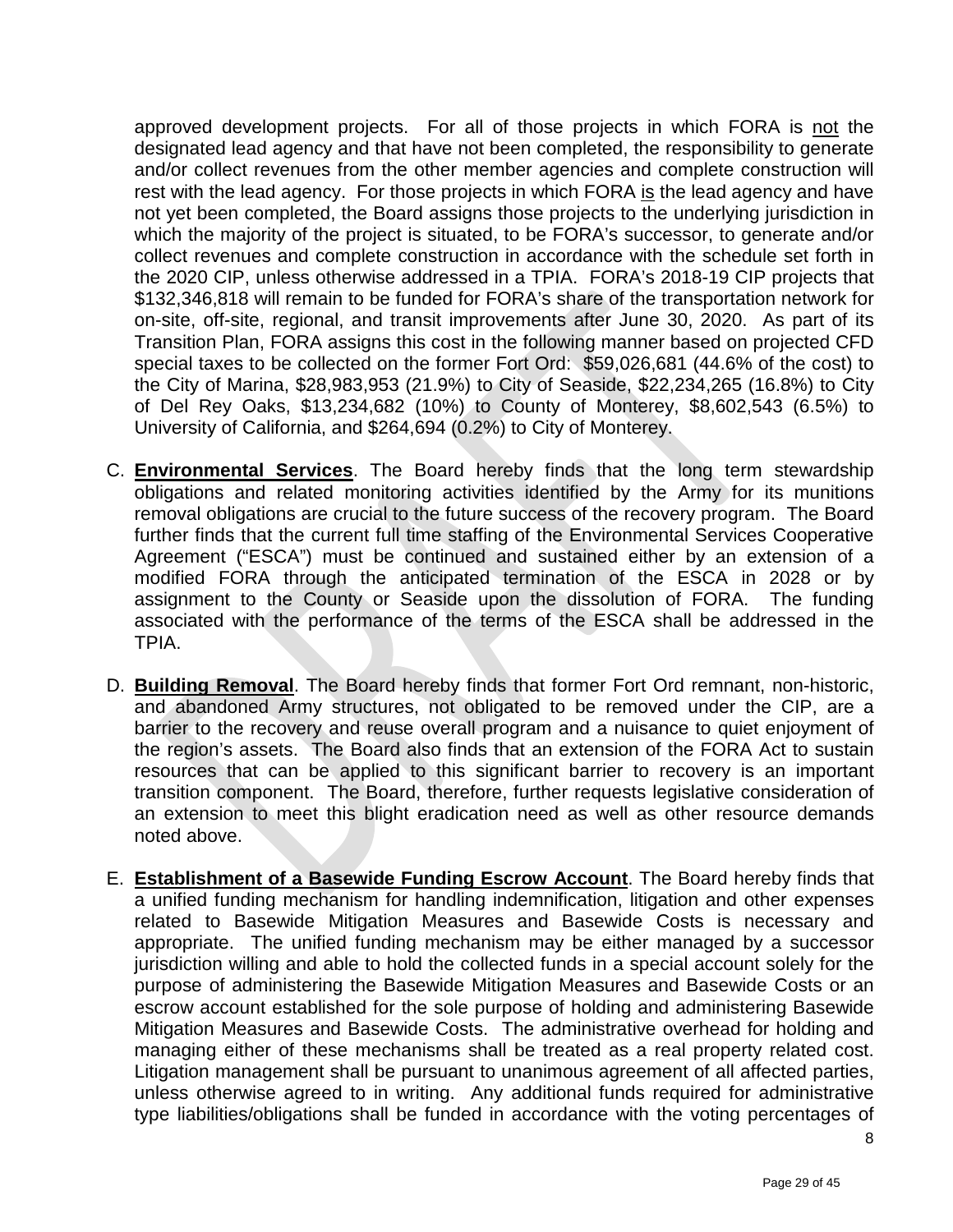the FORA member jurisdictions. Any additional funds required for real property type liabilities/obligations shall be borne by the underlying land use jurisdictions, unless such Basewide Mitigation Measure or Basewide Cost relates to a project in which an underlying jurisdiction is the lead agency.

F. **Water/Wastewater.** The Board hereby finds that it has made water allocations in accordance with its obligation under the MOA with the Army to ensure a fair and equitable water supply to all property recipients and imposed those requirements in the Implementation Agreements. The Board further finds that the Implementation The Board further finds that the Implementation Agreements may need to be enforced should any jurisdiction's approved developments exceed its water allocation. In such a case, the remedy shall be that no water connection permits shall be issued until that jurisdiction brings its water allocation into compliance **or** the Marina Coast Water District (MCWD) develops an augmented water supply sufficient to cover any excess.

The Board further finds that transferring the obligation to finance water augmentation, water, and wastewater infrastructure to MCWD to implement the Reuse Plan is appropriate at FORA's sunset. To the extent that MCWD is unable to impose and/or collect revenues to replace the revenues generated by the CFD special taxes, the Board finds that continuation of the CFD special taxes (or a replacement source of revenue) allows for funds to reduce connection and other costs imposed by MCWD. FORA's 2018- 19 CIP projects that \$17,098,686 will remain to be funded for basewide water augmentation improvements after June 30, 2020. As part of its Transition Plan, FORA assigns this cost in the following manner based on projected CFD special taxes to be collected on former Fort Ord: \$7,626,014 (44.6% of the cost) to the City of Marina, \$3,744,612 (21.9%) to City of Seaside, \$2,872,579 (16.8%) to City of Del Rey Oaks, \$1,709,869 (10%) to County of Monterey, \$1,111,415 (6.5%) to University of California, and \$34,197 (0.2%) to City of Monterey.

The Board's intent is that jurisdictions may alter their water allocations as identified in the Implementation Agreements, only by written agreement with other jurisdictions. Upon submission of such revised written agreements as to water allocation, MCWD shall honor that revision as though it was the allocation set forth in the Implementation Agreement.

G. **Policy Issues.** The FORA Board hereby finds that the policies contained in the Master Resolution (Chapter 3 & 8 in particular) should be continued and enforced upon FORA's dissolution and hereby directs staff to record the Master Resolution in its entirety one (1) month prior to the dissolution. In particular, the Board finds that the prevailing wage policy established in 1996 to promote an equitability and fairness to all workers on the former Fort Ord shall be sustained in the completion of the former Fort Ord recovery program. The Board further finds that the State of California should provide legislative clarity regarding the authority of the Department of Industrial Relations, underlying land use jurisdictions or FORA to monitor and establish a procedure for compliance with this policy.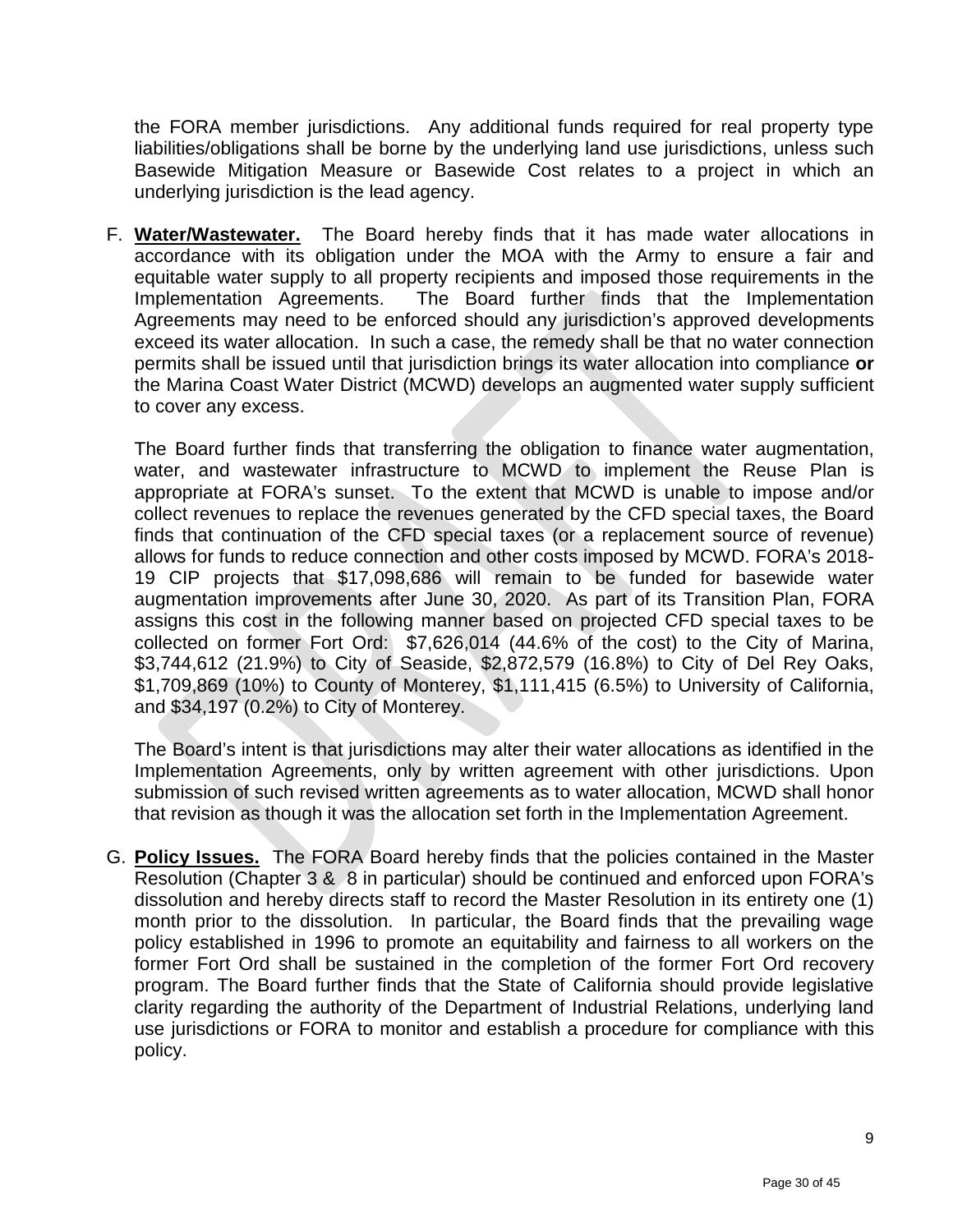# **Section 4.** California Environmental Quality Act

The Board hereby finds that this Transition Plan solely addresses the allocation of the assets, liabilities and obligations of FORA in advance of its ultimate dissolution. Nothing herein approves any change in land use or underlying land use jurisdiction, or makes any changes to project-specific review by lead agencies for those projects located within their respective boundaries, including but not limited to those projects contained in the CIP. As such, the Board hereby finds that this Transition Plan is not a project under CEQA and/or is exempt as an organizational reorganization.

#### **Section 5.** LAFCO Review and Enforcement

If LAFCO finds that this Transition Plan does not fully address the requirements of Government Code section 67700 to identify and assign all assets, liabilities, obligations, the Board requests that LAFCO return the Transition Plan with LAFCO's identified deficiencies at the earliest possible time (to enable possible further consideration and action by the Board).

This Transition Plan includes the opportunity for all affected jurisdictions to enter into a TPIA, subject to Board approval, to implement this Transition Plan. This Transition Plan may be modified by the Board upon the receipt of executed TPIA, if the Board so finds a revision necessary and appropriate. If by the time of FORA's sunset there are no executed TPIA, the Board hereby makes the above assignments pursuant to Government Code 67700 and requests that LAFCO ensure such Transition Plan assignments as though they were conditions of special district dissolution imposed pursuant to Government Code section 56886 and use all LAFCO's powers to enforce said Transition Plan assignments utilizing Government Code section 56122 or the enforcement powers of Government Code section 67700 as to the member jurisdictions.

THE BOARD HEREBY RESOLVES AS FOLLOWS:

- 1. As outlined above, this Resolution and its provisions constitute the Transition Plan required by Government Code section 67700(b); and
- 2. The Board hereby makes all assignments in accordance with Government Code section 67700(b) by approving this Transition Plan and intends that those assignments be implemented preferably through TPIA but in the absence of executed TPIA then as assignments and conditions of dissolution, as though they were imposed pursuant to Government Code sections 56886 and 67700(b).
- 3. The Board hereby directs the Executive Officer to submit this Transition Plan to LAFCO and execute all LAFCO required documents, including an Indemnification Agreement, and pay all LAFCO required fees; and
- 4. The Board further directs the Executive Officer, or his designee, to hire a facilitator for the purpose of **negotiating a TPIA** with each jurisdiction implementing the terms and conditions assigned in this Transition Plan. The Executive Officer is directed to report progress on or before January 1, 2019 and to complete all negotiations and documents not later than March 2019. The Executive Officer shall compile a list of such additional actions necessary to implement this Transition Plan.